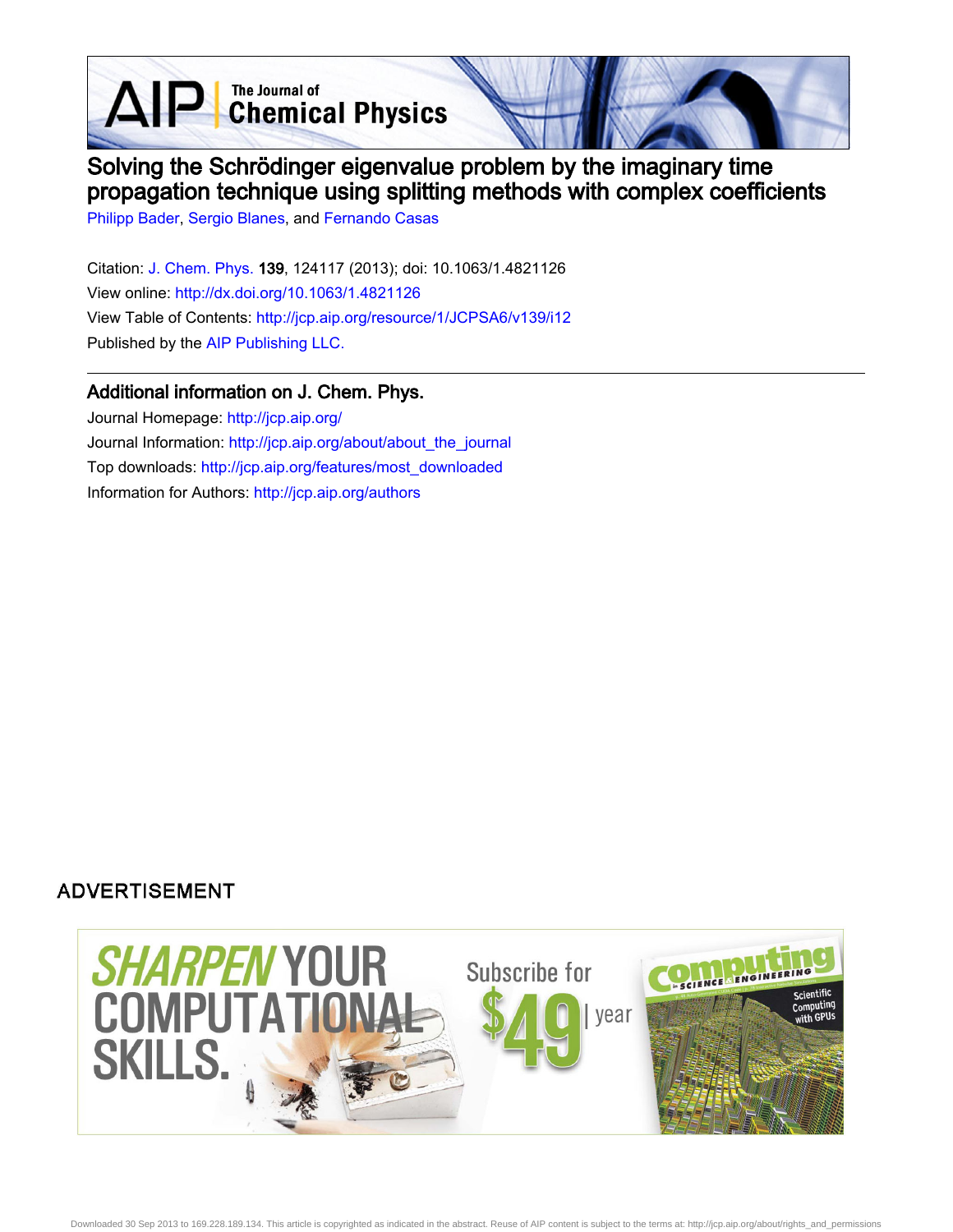#### THE JOURNAL OF CHEMICAL PHYSICS **139**, 124117 (2013)



## **[Solving the Schrödinger eigenvalue problem by the imaginary time](http://dx.doi.org/10.1063/1.4821126) [propagation technique using splitting methods with complex coefficients](http://dx.doi.org/10.1063/1.4821126)**

Philipp Bader,<sup>1</sup> Sergio Blanes,<sup>1</sup> and Fernando Casas<sup>2</sup>

<sup>1</sup>*Instituto de Matemática Multidisciplinar, Universitat Politècnica de València, 46022 Valencia, Spain* <sup>2</sup>*Institut de Matemàtiques i Aplicacions de Castelló, Universitat Jaume I, E12071 Castellón, Spain*

(Received 29 April 2013; accepted 29 August 2013; published online 30 September 2013)

The Schrödinger eigenvalue problem is solved with the imaginary time propagation technique. The separability of the Hamiltonian makes the problem suitable for the application of splitting methods. High order fractional time steps of order greater than two necessarily have negative steps and cannot be used for this class of diffusive problems. However, there exist methods which use fractional complex time steps with positive real parts which can be used with only a moderate increase in the computational cost. We analyze the performance of this class of schemes and propose new methods which outperform the existing ones in most cases. On the other hand, if the gradient of the potential is available, methods up to fourth order with real and positive coefficients exist. We also explore this case and propose new methods as well as sixth-order methods with complex coefficients. In particular, highly optimized sixth-order schemes for near integrable systems using positive real part complex coefficients with and without modified potentials are presented. A time-stepping variable order algorithm is proposed and numerical results show the enhanced efficiency of the new methods. *© 2013 AIP Publishing LLC*. [\[http://dx.doi.org/10.1063/1.4821126\]](http://dx.doi.org/10.1063/1.4821126)

## **I. INTRODUCTION**

We consider the eigenvalue problem for the stationary Schrödinger equation (SE)  $(h = m = 1)$ ,

$$
H\phi_i(x) = E_i\phi_i(x), \quad i = 0, 1, 2, \dots,
$$
 (1)

<span id="page-1-1"></span>where

$$
H = T + V(x) = -\frac{1}{2}\Delta + V(x),
$$
 (2)

 $V(x)$  denotes the interaction potential and  $\Delta$  is the Laplacian operator. Since the Hamiltonian *H* is a Hermitian operator, its eigenvalues  $E_i$  are real valued, and its corresponding real eigenfunctions  $\phi_i(x)$  form a basis of the underlying Hilbert space. This particular problem has attracted great in-terest among theorists and practitioners<sup>[1–](#page-10-0)[3](#page-10-1)</sup> due to its relevance for the understanding of the atomic and molecular structure of matter.

A widely used approach to solve this problem is based on using the corresponding time-dependent Schrödinger equation in imaginary time  $(t = -i\tau)$ , whose formal solution is given by the evolution operator  $exp(-\tau H)$ . In this way, in general, any initial condition, under the action of  $exp(-\tau H)$ , converges asymptotically to the ground state solution when *τ* → ∞. Notice that the evolution operator exp (−*τH*) has the same eigenfunctions as the problem  $(1)$  and  $(2)$ . This technique is usually referred to as the imaginary time propagation method (ITP for short). In this setting, only the action of  $\exp(-\tau H)$  on a wave function has to be computed.<sup>[4,](#page-10-2)[5](#page-10-3)</sup>

The ITP method can be regarded as an analog of the wellknown power method in numerical linear algebra.<sup>6</sup> In this sense, one may also consider the inverse power method: in<span id="page-1-0"></span>stead of the iterative application of the exponential operator  $\exp(-\tau H)$ , the scheme  $v_{n+1} = (H - \tilde{E}_i)^{-1} v_n$ ,  $n = 0, 1, 2, ...$ is used for some given  $E_i$ . This iteration is known to converge after normalization to the eigenvector with eigenvalue closest to  $E_i$ . Although faster convergence than for the ITP method can be observed for an accurate initial guess  $E_i \approx E_i$ , in gen-eral, the algorithm needs more iterations until convergence.<sup>[7](#page-10-5)</sup>

Since the operators  $e^{-\tau V}$  and  $e^{-\tau T}$  can be exactly computed in the coordinate and momentum space, respectively, the operator splitting technique involving a composition of these exponential operators with appropriate coefficients can be used to approximate  $e^{-\tau H}$ . The computational cost depends on the number of changes between these coordinates which are cheaply performed by Fast Fourier transforms (FFT).

However, the operator splitting technique has some limitations. In particular, splitting methods of order  $p > 2$  require negative time-steps $8,9$  $8,9$  and the instabilities caused thereof are analogous to the ones for the integration of a diffusion equation backwards in time. If it is feasible to compute the gradient of the potential *V*, generalized splitting methods allow to build methods with positive coefficients up to fourth order,  $10-12$  $10-12$  but higher order methods also use negative timesteps. In this paper, we propose methods to overcome the order barriers for both cases by using complex time-steps. Splitting methods can be tailored to particular equations to achieve better performances and we present criteria based on near-integrability that apply to a wide range of problems and thus yield highly efficient high order schemes. The obtained methods outperform the existing splitting schemes when high accuracy is desired and could be appropriate for elaborating a variable order algorithm. We also report some numerical experiments illustrating the efficiency of the new methods.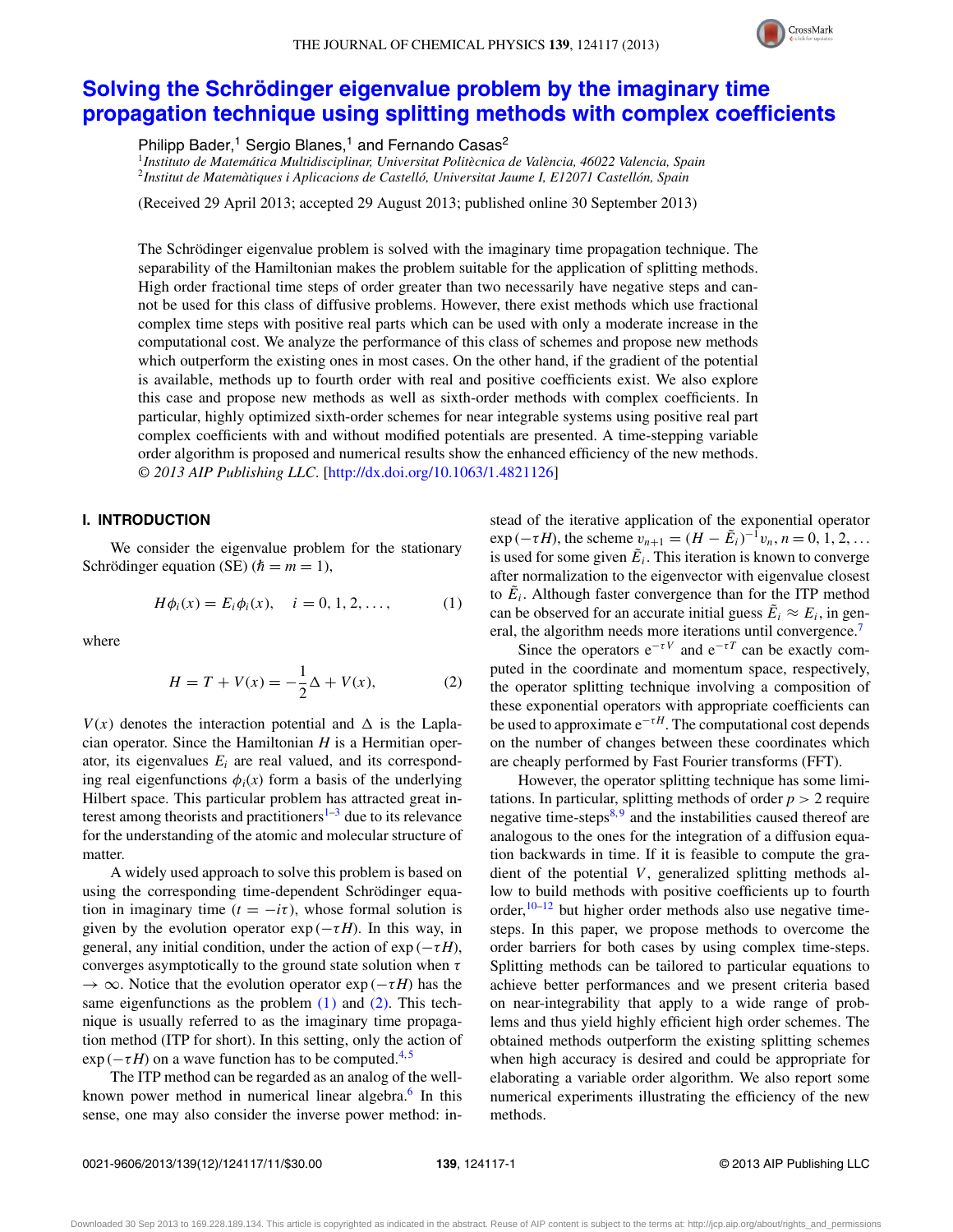## **II. THE IMAGINARY TIME INTEGRATION METHOD FOR THE SCHRÖDINGER EQUATION**

An important property of the Hermitian operator *H* is that (choosing properly the origin of the potential) its eigenvalues  $0 \leq E_0 \leq E_1 \leq \ldots$  are real and nonnegative, and the corresponding eigenfunctions  $\phi_i$  can be chosen to form a real orthonormal basis on its domain. The problem [\(1\)](#page-1-0) originates from the time-dependent SE

<span id="page-2-0"></span>
$$
i\frac{\partial}{\partial t}\psi(x,t) = H\psi(x,t), \quad \psi(x,0) = \psi_0(x). \tag{3}
$$

A Wick rotation of the time coordinate,  $t = -i\tau$ , transforms [\(3\)](#page-2-0) into a diffusion type equation

<span id="page-2-1"></span>
$$
-\frac{\partial}{\partial \tau}\psi(x,\tau) = H\psi(x,\tau), \quad \psi(x,0) = \psi_0(x), \quad (4)
$$

with formal solution  $\psi(x, \tau) = e^{-\tau H} \psi(x, 0)$ . After expanding the initial condition  $\psi_0$  in the basis of eigenfunctions  $\phi_i$ ,

$$
\psi_0(x) = \sum_i c_i \, \phi_i(x), \quad c_i = \langle \phi_i(x) \, | \, \psi(x, 0) \rangle \, ,
$$

where  $\langle \cdot | \cdot \rangle$  is the usual  $L^2$  scalar product, the time evolution of  $(4)$  is given by

<span id="page-2-2"></span>
$$
\psi(x,\tau) = e^{-\tau H} \psi(x,0) = \sum_{i} e^{-\tau E_i} c_i \phi_i(x).
$$
 (5)

Asymptotically, for a sufficiently long time integration, we get  $\psi(x, \tau) \to e^{-\tau E_0} c_0 \phi_0$  since the other exponentials decay more rapidly. The convergence rate depends of course on the separation of the eigenvalues. For simplicity, we restrict ourselves to the non-degenerate case  $E_0 \, \langle E_1 \rangle$ . If there is degeneracy, it converges to a linear combination of eigenfunctions, and repeating this process with different initial conditions one can obtain a complete set of independent vectors of the subspace which can be orthonormalized.

Normalization of the asymptotic value yields the eigenfunction  $\phi_0$  and the corresponding eigenvalue is computed via  $E_0 = \langle \phi_0 | H \phi_0 \rangle$ . Excited states can be obtained by propagating different wave functions simultaneously (or successively) in time and using, for example, the Gram-Schmidt orthonormalization or diagonalizing the overlap matrix.<sup>7</sup>

For simplicity in the presentation, the spatial dimension is set to one unless it is explicitly stated, but our results also apply to higher dimensions.

The problem is further simplified by assuming  $x \in [a, b]$ with the interval [*a*, *b*] sufficiently large such that the wave function and all its derivatives of interest vanish at the boundaries. For numerical computations, the infinite dimensional domain of *H* has to be truncated, which is done by discretizing the spatial coordinate *x*: we fix *N* equally spaced grid points  $x_i = x_0 + k\Delta x, k = 0, 1, 2, ..., N - 1$ , with  $a = x_0$  and  $b = x_N$ . In this way, the interval is divided into *N* subintervals of size  $\Delta x = (b - a)/N$ .

The potential *V* is represented in this grid by a diagonal matrix and the periodicity of the system  $(\psi^{(n)}(a) = \psi^{(n)}(b))$  $= 0, n = 0, 1, 2, \ldots$ ) allows for the use of spectral methods (in space) for the calculation of *T*, namely, the Fast Fourier transform after which the matrix representation of *T* also becomes diagonal. The computational costs for the application of *V* and *T* to a vector are thus proportional to *N* and *N*log *N* operations, respectively. In a *d*-dimensional space with *N* mesh points on each dimension, their costs are proportional to *Nd* and *Nd*log*N*, respectively.

## **III. SPLITTING METHODS FOR THE SCHRÖDINGER EQUATION**

To approximate the time evolution  $(5)$ , i.e., the computation of  $e^{-\tau H}$  acting on a vector, we propose to use compositions of the operators  $e^{-\tau V}$  and  $e^{-\tau T}$  evaluated at different times. A first example is provided by the well-known Strang splitting

<span id="page-2-4"></span>
$$
\Psi_h^{[2]} \equiv e^{-\frac{h}{2}V} e^{-hT} e^{-\frac{h}{2}V}, \tag{6}
$$

verifying  $\Psi_h^{[2]} = e^{-hH} + \mathcal{O}(h^3)$  with  $h \equiv \Delta \tau$ . Higher order approximations can be obtained by a more general composition

<span id="page-2-3"></span>
$$
\Psi_h^{[p]} \equiv \prod_{i=1}^m e^{-a_i hT} e^{-b_i hV}, \tag{7}
$$

where  $\Psi_h^{[p]} = e^{-hH} + \mathcal{O}(h^{p+1})$  if the coefficients  $a_i, b_i$  are chosen such that they satisfy a number of order conditions (with *m* sufficiently large). It is well-known, however, that methods of order greater than two  $(p > 2)$  necessarily have negative coefficients<sup>8, [9,](#page-10-7) [13](#page-11-1)</sup> (a simple proof can be found in Ref. [14\)](#page-11-2). While this is usually not a problem for the coefficients *bi*, having negative *ai* coefficients makes the algorithm badly conditioned (in the limit  $N \to \infty$ ).

Composition methods with coefficients  $b_i$  positive are also convenient for unbounded potentials, e.g.,  $V(x) = x^2$ , since negative values of  $b_i$  can generate large roundoff errors in the exponential  $e^{-b_i V}$  at the boundaries if the interval-size of the spatial discretization is not appropriately chosen and the potential takes exceedingly large values.

Splitting methods are particularly appropriate for the numerical integration of this problem since the choice of the time step, *h*, is not affected by the mesh size. Taking a finer mesh (i.e., a larger value of *N*) does not necessarily lead to a smaller time step, and the extra computational effort originates only from the FFTs, whose cost is *N*log (*N*) (or  $N^{d}$ log (*N*) in a *d*-dimensional problem with *N* points on each coordinate).

One possible approach to derive the order conditions to be satisfied by the coefficients  $a_i$ ,  $b_i$  consists in applying the Baker-Campbell-Hausdorff formula to the composition [\(7\),](#page-2-3) which we assume consistent  $(\sum_i a_i = \sum_i b_i = 1)^{15}$  $(\sum_i a_i = \sum_i b_i = 1)^{15}$  $(\sum_i a_i = \sum_i b_i = 1)^{15}$  Thus we get  $\Psi_h^{[p]} = \exp(-h\mathcal{H})$ , with

<span id="page-2-5"></span>
$$
\mathcal{H} = T + V + hf_{2,1}[T, V] + h^{2}(f_{3,1}[T, [T, V]] + f_{3,2}[V, [T, V]]) + \cdots, (8)
$$

where  $f_{i,j}$  are polynomials of degree *i* in the coefficients  $a_k, b_k$ and the symbol  $[T, V]$  stands for the commutator of the operators *T* and *V*. Condition  $f_{2,1} = 0$  leads to second order methods, and this can always be achieved by taking a leftright symmetric composition in [\(7\)](#page-2-3) because all even terms automatically vanish. Methods of higher orders require in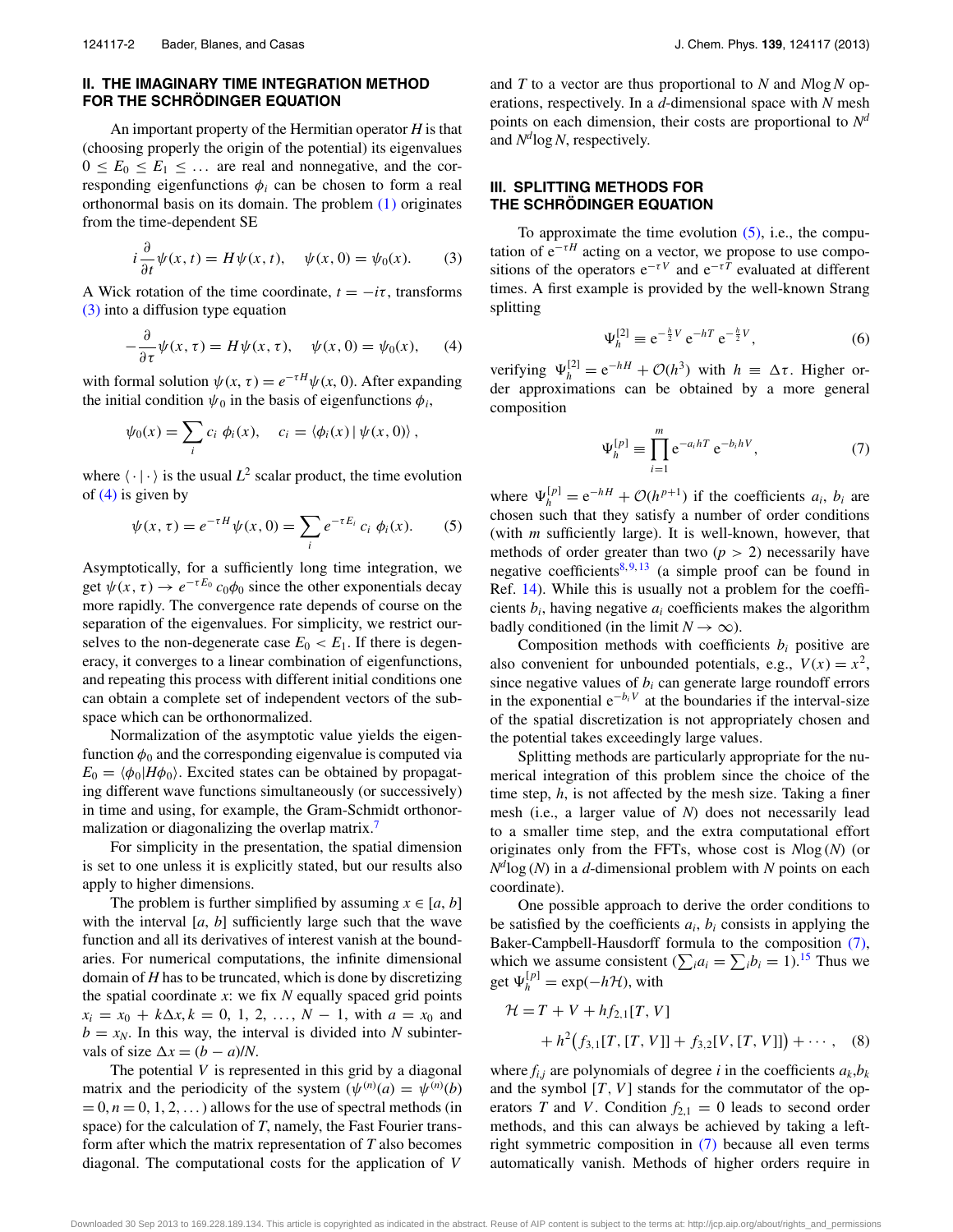addition  $f_{3,1} = f_{3,2} = 0$ . Taking into account consistency, these equations can be written as  $16$ 

$$
f_{3,1} : \sum_{1 \le i < j \le k \le m} a_i b_j a_k = \frac{1}{6},\tag{9}
$$

$$
f_{3,2} : \sum_{1 \le i \le j \le k \le m+1} b_i a_j b_k = \frac{1}{6}.
$$
 (10)

<span id="page-3-1"></span>These two conditions imply that at least one of the *ai* as well as one of the  $b_i$  become negative (see Refs.  $14$  and references therein), so that only methods of order two can be used for this problem.

There are several possibilities to circumvent this limitation, and in the following, we enumerate some of them.

#### **A. Modified potentials**

If the kinetic energy operator in  $(4)$  is quadratic in momenta, then the nested commutator

<span id="page-3-0"></span>
$$
[V, [T, V]] = (\nabla V(x))^{T} (\nabla V(x)) \tag{11}
$$

is diagonal in coordinate space. For this reason, [\(11\)](#page-3-0) is usually called modifying potential. In consequence,  $[V, [V, [T, V]]] = 0$  and we can replace the terms  $e^{-b_i hV}$  in [\(7\)](#page-2-3) by the more general operator

$$
e^{-b_i hV - c_i h^3[V,[T,V]]}
$$

involving two parameters. As a result, condition [\(10\)](#page-3-1) becomes

$$
f_{3,2} : \sum_{1 \le i \le j \le k \le m+1} b_i a_j b_k + \sum_{i=1}^m c_i = \frac{1}{6}.
$$
 (12)

This equation can always be satisfied with a proper choice of the coefficients *ci*, so that the constraints on the coefficients  $a_i$ ,  $b_i$  reduce to the single condition  $f_{3,1} = 0$ , allowing for positive coefficients. In addition, solutions with positive  $c_i$  coefficients also exist. A first example is the 4th-order composition $10, 17$  $10, 17$ 

<span id="page-3-3"></span>
$$
\Psi_h^{[4]} \equiv e^{-\frac{h}{6}V} e^{-\frac{h}{2}T} e^{-\frac{2h}{3}V - \frac{h^3}{72}[V, [T, V]]} e^{-\frac{h}{2}T} e^{-\frac{h}{6}V}.
$$
 (13)

It turns out, however, that 6th-order methods using the operator  $(11)$  necessarily have some negative coefficients  $a_i$ .<sup>[18](#page-11-6)</sup>

#### **B. Near-integrable systems**

When the Hamiltonian can be considered as a perturbed system, i.e.,  $H = H_0 + \varepsilon V_{\varepsilon}(x)$  with an exactly solvable part  $H_0 = T + V_0(x)$  and a small perturbation  $\epsilon V_{\epsilon}(x)$ , it is advantageous to split the Hamiltonian into the dominant part  $H_0$  and its perturbation  $\epsilon V_{\epsilon}$ . For example, if one is interested in the lower excited states, which evolve near the minimum of the potential, it can be useful to separate the quadratic part and to treat the remainder as a perturbation since the harmonic oscillator has a simple and fast solution using  $FFTs$ .<sup>[19,](#page-11-7) [20](#page-11-8)</sup>

Notice that in this case, the commutator

$$
[\varepsilon V_{\varepsilon}, [H_0, \varepsilon V_{\varepsilon}]] = \varepsilon^2 (\nabla V_{\varepsilon}(x))^T (\nabla V_{\varepsilon}(x))
$$

depends only on the coordinates and modified potentials can also be applied as before. Then, all compositions remain the same except for replacing *T* by  $H_0$  and *V* by  $\epsilon V_{\epsilon}$ .

With the additional information that one part of the operator is significantly smaller than the other, it is clear that the error expansion for a consistent method  $\Psi_h$  can be asymptotically expressed as

$$
\Psi_h - e^{-hH} = \sum_{i \ge 1} \sum_{k \ge s_i} e_{i,k} \, \varepsilon^i h^{k+1}, \text{ as } (h, \varepsilon) \to (0, 0),
$$

where the  $s_i$  start from the first non-vanishing error coefficient  $e_{s_i,k}$ . We say that  $\Psi_h$  is of generalized order  $(s_1, s_2, \ldots, s_m)$ (where  $s_1 \geq s_2 \geq \cdots \geq s_m$ ) if the local error satisfies that

$$
\Psi_h - e^{-hH} = \mathcal{O}(\varepsilon h^{s_1+1} + \varepsilon^2 h^{s_2+1} + \cdots + \varepsilon^m h^{s_m+1}).
$$

Thus, for a method of generalized order (8, 2), denoted by  $\Psi_h^{(8,2)}$ , the error reads

$$
\Psi_h^{(8,2)} - e^{-hH} = e_{1,9} \varepsilon h^9 + e_{2,2} \varepsilon^2 h^3 + \mathcal{O}(\varepsilon^3 h^3).
$$

This class of schemes can also be applied in several other situations. For instance, suppose one takes a sufficiently fine mesh. Then  $||T|| \gg ||V||$  and the previous considerations apply (with  $H_0 = T$ ).

## **C. Complex coefficients**

A third possibility consists of considering complex coefficients in the composition  $(7)$  (with or without modified potentials). In other problems where the presence of negative real coefficients is unacceptable, the use of high-order splitting methods with complex coefficients having positive real part has shown to possess some advantages. In recent years a systematic search for new methods with complex coefficients has been carried out and the resulting schemes have been tested in different settings: Hamiltonian systems in celestial mechanics,<sup>21</sup> the time-dependent Schrödinger equation in quantum mechanics $22, 23$  $22, 23$  $22, 23$  and also in the more abstract setting of evolution equations with unbounded operators generating analytic semigroups.  $24, 25$  $24, 25$  It is worth noticing that the propagator  $\exp(z\Delta)$  ( $z \in \mathbb{C}$ ) associated with the Laplacian is well-defined (in a reasonable distributional sense) if and only if  $\text{Re}(z) \geq 0$ <sup>[24](#page-11-12)</sup>, which is the case for the presented methods.

Many of the existing splitting methods with complex coefficients have been constructed by applying the composition technique to the symmetric second-order leapfrog scheme [\(6\).](#page-2-4) For example, a fourth-order integrator can be obtained with the symmetric composition

<span id="page-3-2"></span>
$$
\Psi_h^{[4]} = \Psi_{\alpha h}^{[2]} \Psi_{\beta h}^{[2]} \Psi_{\alpha h}^{[2]},\tag{14}
$$

where

$$
\alpha = \frac{1}{2 - 2^{1/3} e^{2ik\pi/3}}, \quad \beta = \frac{2^{1/3} e^{2ik\pi/3}}{2 - 2^{1/3} e^{2ik\pi/3}}
$$
(15)

and  $k = 1$ , 2. In both cases, one has  $\text{Re}(\alpha)$ ,  $\text{Re}(\beta) > 0$ . Higher order composition methods with complex coefficients and positive real part can be found in Refs. [24,](#page-11-12) [25,](#page-11-13) and [27,](#page-11-14) where several numerical examples are also reported.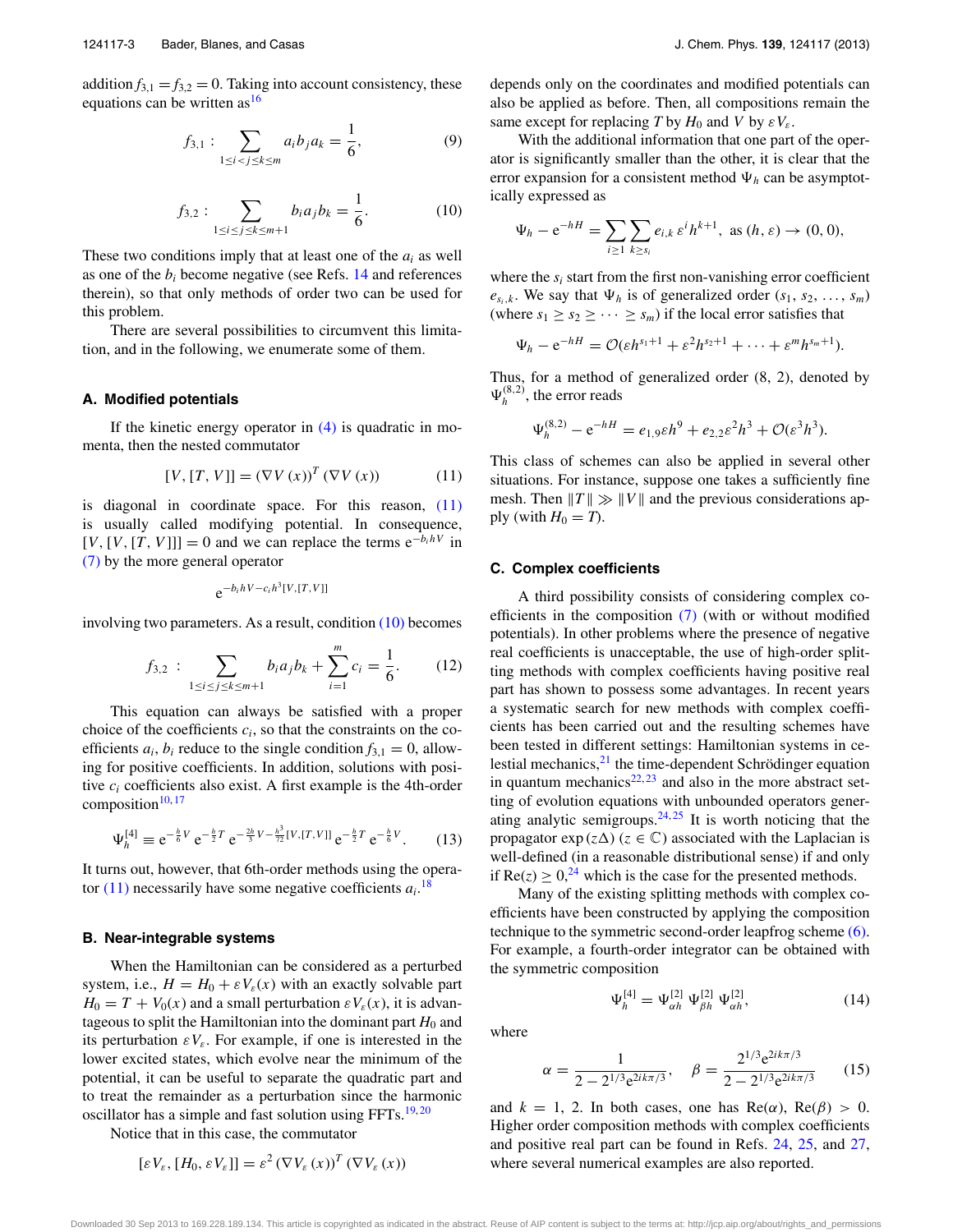## **IV. NEW SPLITTING METHODS FOR THE ITP PROBLEM**

In this section, we carry out a systematic search of methods within the classes (a)–(c) above enumerated. The best methods for each subclass are stated online<sup>[26](#page-11-15)</sup> with 25 digits of accuracy whereas the methods used in Sec. [V](#page-7-0) are given in the subsequent tables with 18 digits for simplicity.

We only consider symmetric methods and, since *T* and *V* have qualitatively different properties, we analyze both TVTand VTV-type compositions, defined as

$$
\Psi_h^{[p]} = e^{-a_1 h T} e^{-b_1 h V} e^{-a_2 h T} \cdots e^{-a_2 h T} e^{-b_1 h V} e^{-a_1 h T}
$$
 (16)

and

$$
\Psi_h^{[p]} = e^{-b_1hV} e^{-a_1hT} e^{-b_2hV} \cdots e^{-b_2hV} e^{-a_1hT} e^{-b_1hV}, \quad (17)
$$

respectively. In principle, both compositions have the same computational cost for the same number of exponentials. Nevertheless, due to a projection step to the real part after each full time-step, only in the VTV composition we can concatenate the last map in the current step with the first stage in the next one. The TVT compositions thus require two additional FFTs in comparison with the VTV composition, and this is accounted for in the numerical experiments.

The methods we obtain are classified into two families: (i) methods without modified potentials and (ii) methods with modified potentials. For each class we distinguish between methods for general problems (with the unique constraint that  $[V, [V, [T, V]]] = 0$  and methods for near-integrable problems (when the main dominant part contains the kinetic energy).

We have explored both TVT and VTV compositions with different number of stages. In some cases we consider extra stages to have free parameters for optimization. When the number and complexity of the order conditions is relatively low, we get all solutions. We then select the solutions having all of their coefficients with positive real part. Finally, we choose the solution which minimizes

<span id="page-4-3"></span>
$$
\sum_{i} (|a_i| + |b_i|) \tag{18}
$$

and/or minimizes the absolute value of the real part of the coefficients appearing at the leading error terms. These methods are subsequently tested on several numerical examples. After this process, we collect a number of schemes offering the best performance for most of the problems considered. In practice, however, one has to bear in mind that the relative performance between different methods depends eventually on the particular problem considered, the desired accuracy, the initial conditions, etc.

#### **A. Methods without modified potentials**

TVT and VTV compositions with 3 up to 9 stages have been analyzed. To simplify the notation, we denote composi<span id="page-4-2"></span>TABLE I. Compositions TVT without modified potentials.

<span id="page-4-0"></span>

| $T84_5 = a_1 b_1 a_2 b_2 a_3 b_3 a_3 b_2 a_2 b_1 a_1$                                |
|--------------------------------------------------------------------------------------|
| $a_1 = 0.071401131540044698 + 0.010155431019886789i$                                 |
| $b_1 = 0.178696854264631978 + 0.028197506313218021i$                                 |
| $a_2 = 0.236383805190074736 + 0.070427007139534522i$                                 |
| $b_2 = 0.198453474708154649 + 0.082962314733854963i$                                 |
| $a_3 = 1/2 - (a_1 + a_2) = 0.1922 - 0.0806i$                                         |
| $b_3 = 1 - 2(b_1 + b_2) = 0.2457 - 0.2223i$                                          |
| $T864_7 = a_1 b_1 a_2 b_2 a_3 b_3 a_4 b_4 a_4 b_3 a_3 b_2 a_2 b_1 a_1$               |
| $a_1 = 0.055705821110864236 + 0.018670384565085049i$                                 |
| $b_1 = 0.115779449626990422 + 0.046131356173382847i$                                 |
| $a_2 = 0.118843282163492564 - 0.024151805322796634i$                                 |
| $b_2 = 0.129128920804026450 - 0.119039413303774209i$                                 |
| $a_3 = 0.158591515575195578 - 0.076302551893579599i$                                 |
| $b_3 = 0.184643464154438944 - 0.003053761445376182i$                                 |
| $a_4 = 1/2 - (a_1 + a_2 + a_3) = 0.1669 + 0.0818$                                    |
| $b_4 = 1 - 2(b_1 + b_2 + b_3) = 0.1409 + 0.1519i$                                    |
| $T869 = a_1 b_1 a_2 b_2 a_3 b_3 a_4 b_4 a_5 b_5 a_5 b_4 a_4 b_3 a_3 b_2 a_2 b_1 a_1$ |
| $a_1 = 0.042257897299860339 - 0.014215780224181831i$                                 |
| $b_1 = 0.094894869367770736 - 0.037963806472588094i$                                 |
| $a_2 = 0.095260398471830494 + 0.004518725891475591i$                                 |
| $b_2 = 0.097374660381711248 + 0.088518877931710497i$                                 |
| $a_3 = 0.099960578944766657 + 0.090271995071312563i$                                 |
| $b_3 = 0.118584793520055816 + 0.038356250608401259i$                                 |
| $a_4 = 0.148695530402608487 + 0.011438117187614089i$                                 |
| $b_4 = 0.136865119760326031 - 0.023587404969570006i$                                 |
| $a_5 = 1/2 - (a_1 + a_2 + a_3 + a_4) = 0.1138 - 0.0920$                              |
| $b_5 = 1 - 2(b_1 + b_2 + b_3 + b_4) = 0.1046 - 0.1306$                               |
|                                                                                      |

<span id="page-4-1"></span>tions  $(16)$  and  $(17)$  as

$$
Tn_m = a_1 b_1 a_2 \cdots a_2 b_1 a_1,
$$
  
\n
$$
Vn_m = b_1 a_1 b_2 \cdots b_2 a_1 b_1,
$$

respectively. Here *n* indicates the order (or generalized order) of the method and *m* corresponds to the number of stages, i.e., the number of  $b_i$  coefficients in the TVT composition or the number of *ai* coefficients in the VTV composition. The coefficients of the selected TVT methods are collected in Table [I,](#page-4-2) whereas those corresponding to the TVT methods are displayed in Table [II.](#page-5-0)

#### **1. Methods for general problems**

Analogously to  $(8)$ , the symmetric compositions  $(16)$ and [\(17\)](#page-4-1) can be formally expressed as a single exponential  $\Psi_h^{[p]} = \exp(-h\mathcal{H})$  with polynomials  $f_{i,j}$  in  $a_k$ ,  $b_l$  multiplying commutators *Ei*, *<sup>j</sup>*:

$$
\mathcal{H} = T + V + h^2(f_{3,1}E_{3,1} + f_{3,2}E_{3,2})
$$
  
+  $h^4(f_{5,1}E_{5,1} + f_{5,2}E_{5,2} + f_{5,3}E_{5,3} + f_{5,4}E_{5,4})$   
+  $h^6(f_{7,1}E_{7,1} + f_{7,2}E_{7,2} + \cdots) + \cdots$ ,

where the  $E_{i,j}$  are chosen to form a basis of the algebra of commutators of length *i*. The chosen basis elements relevant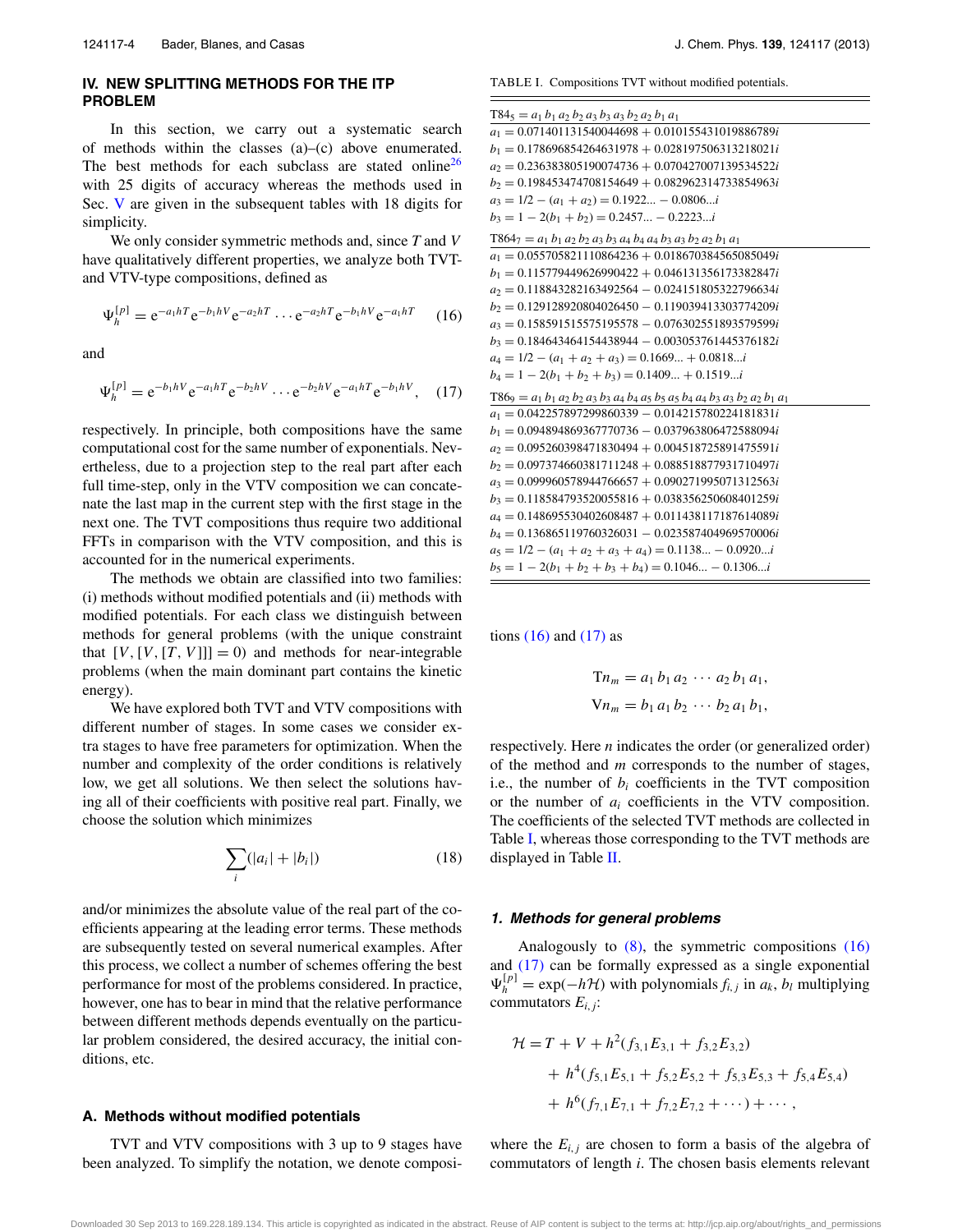<span id="page-5-0"></span>TABLE II. Compositions VTV without modified potentials.

| $V84_5 = b_1 a_1 b_2 a_2 b_3 a_3 b_3 a_2 b_2 a_1 b_1$                                |
|--------------------------------------------------------------------------------------|
| $b_1 = 0.052472525516129026 - 0.010958940842458138i$                                 |
| $a_1 = 0.175962140656732362 - 0.054483056228160557i$                                 |
| $b_2 = 0.246023563332753880 - 0.125228547924834352i$                                 |
| $a_2 = 0.181259898687454283 - 0.034864508232090522i$                                 |
| $b_3 = 1/2 - (b_1 + b_2) = 0.2015 + 0.1362$                                          |
| $a_3 = 1 - 2(a_1 + a_2) = 0.2856 + 0.1787$                                           |
| $V8647 = b_1 a_1 b_2 a_2 b_3 a_3 b_4 a_4 b_4 a_3 b_3 a_2 b_2 a_1 b_1$                |
| $b_1 = 0.060017770752528926 - 0.009696150746907738i$                                 |
| $a_1 = 0.108904710931114447 - 0.075700232434276860i$                                 |
| $b_2 = 0.067017987316853817 + 0.003927567742822542i$                                 |
| $a_2 = 0.106594114300156182 + 0.139651903644940761i$                                 |
| $b_3 = 0.189300872388005476 + 0.091055103879530385i$                                 |
| $a_3 = 0.204897016414416105 + 0.009719057955143112i$                                 |
| $b_4 = 1/2 - (b_1 + b_2 + b_3) = 0.1837 - 0.0853$                                    |
| $a_4 = 1 - 2(a_1 + a_2 + a_3) = 0.1592 - 0.1473i$                                    |
| $V869 = b_1 a_1 b_2 a_2 b_3 a_3 b_4 a_4 b_5 a_5 b_5 a_4 b_4 a_3 b_3 a_2 b_2 a_1 b_1$ |
| $b_1 = 0.032497706037458608 + 0.010641310380458924i$                                 |
| $a_1 = 0.087895680441261752 + 0.036052576182866484i$                                 |
| $b_2 = 0.094180923422602148 + 0.023866875362648754i$                                 |
| $a_2 = 0.095351855399045611 - 0.065128376035135147i$                                 |
| $b_3 = 0.101132953097231180 - 0.112201757337044841i$                                 |
| $a_3 = 0.121865575594908413 - 0.054974002471495827i$                                 |
| $b_4 = 0.160941382119434892 - 0.016127643896952891i$                                 |
| $a_4 = 0.141506882718462097 + 0.024607229046524026i$                                 |
| $b_5 = 1/2 - (b_1 + b_2 + b_3 + b_4) = 0.1112 + 0.0938$                              |
| $a_5 = 1 - 2(a_1 + a_2 + a_3 + a_4) = 0.1068 + 0.1189$                               |

for our exposition are

 $E_{3,1} = [T, [T, V]],$   $E_{3,2} = [V, [T, V]],$  $E_{5,1} = [T, [T, [T, [T, V]]]]$ ,  $E_{5,2} = [V, [T, [T, [T, V]]]]$ ,  $E_{5,3} = -[T, [V, [T, [T, V]]]]$ ,  $E_{5,4} = [V, [V, [T, [T, V]]]]$ ,  $E_{7,1} = [T, [T, E_{5,1}]]$ ,  $E_{7,2} = [V, [T, E_{5,1}]]$ .

Here we summarize some of the methods which have been analyzed:

*a. 3-stage compositions.* A 3-stage composition has sufficient parameters to build 4th-order methods. There is one real solution and two complex solutions (conjugate to each other). For example, the VTV method corresponds to the composition [\(14\)](#page-3-2) when  $\Psi_h^{[2]}$  is given by [\(6\).](#page-2-4) The TVT version is obtained by interchanging *T* and *V* .

*b. 5-stage compositions.* Fourth-order methods with two free parameters can be obtained using 5-stage symmetric compositions. These two parameters can be used to build methods of effective order 6 (i.e., 4th-order methods that are conjugate to 6th-order methods by a near-identity change of variables). This requires to impose some additional constraints on the leading error terms,  $f_{5,j}$ ,  $j = 1, 2, 3, 4$ . Specifically, these are  $f_{5,1} - f_{5,2} = 0$  and  $f_{5,3} + f_{5,4} = 0$ .<sup>[28](#page-11-16)</sup> We have found six solutions for the TVT composition and three solutions for the VTV composition with coefficients having positive real part. The solutions with smallest error terms at order 5 are denoted by  $T4_5$  and  $V4_5$ .<sup>[26](#page-11-15)</sup>

*c. 7-stage compositions.* In principle, there are sufficient parameters to build 6th-order methods with 7 stages. For the TVT composition there are 11 solutions with all coefficients having positive real parts. The solution leading to a minimum value of the norm of the error at order 7 can be found online.<sup>26</sup>

With respect to the VTV composition, the best method we have found is identical with the most efficient sixth-order method obtained by Chambers, $^{21}$  where it has been presented as a symmetric composition similar to [\(14\)](#page-3-2) but with 7 stages instead of 3, and with  $\Psi_h^{[2]}$  given by [\(6\).](#page-2-4)

#### **2. Methods for near-integrable problems**

Proceeding analogously as before, we arrive at the following methods. We recall that in all compositions one should replace *T* by  $H_0$  and *V* by  $\epsilon V_{\epsilon}$ .

*a. n-stage compositions of generalized order (2n, 2).* This class of compositions has real and positive coefficients. $29,30$  $29,30$  A 4-stage VTV composition of generalized order (8, 2) is given by scheme  $V84M_4^L$  in Table [IV](#page-6-0) with  $c_1 = 0$ .

*b. 5-stage compositions.* To build a method of generalized order (8,4) the following conditions must be satisfied by a consistent and symmetric method:  $f_{3,1} = f_{3,2} = f_{5,1} = f_{7,1} = 0$ . It requires at least 5 stages, and in this case only one solution with all coefficients having positive real part is found both for the TVT and VTV compositions. The coefficients of these methods, denoted by  $T84<sub>5</sub>$  and  $V84<sub>5</sub>$ , are collected in Tables [I](#page-4-2) and [II,](#page-5-0) respectively.

*c. (8,6,4) methods.* To build a (8,6,4) method, the coefficients of a consistent and symmetric method must satisfy the following order conditions:  $f_{3,1} = f_{3,2} = f_{5,1} = f_{5,2} = f_{5,3} = f_{7,1}$  $= 0$ . They, therefore, require at least 7 stages. In this case, it is possible to get all solutions. Scheme  $T864<sub>7</sub>$  corresponds to the solution minimizing  $(18)$ , whereas V864<sub>7</sub> provides the minimum value of  $|f_{5,3} + f_{5,4}|$ .

*d. (8,6) methods.* Increasing the number of stages to 9 we have two free parameters, which are used to satisfy in addition the following conditions:  $f_{5,4} = f_{7,2} = 0$ . In this way, methods of generalized order (8,6) and effective order (10,8,6) are obtained. Two efficient schemes correspond to T86<sub>9</sub> and V86<sub>9</sub> in Tables [I](#page-4-2) and [II,](#page-5-0) respectively.<sup>[31](#page-11-19)</sup>

## **B. Methods with modified potentials**

Fourth-order methods incorporating modified potentials do exist with real and positive coefficients. In fact, 2- and 3-stage schemes have been extensively studied.<sup>[11,](#page-11-20) [12,](#page-11-0) [18](#page-11-6)</sup> Methods of generalized order (*n*, 4) also exist with positive real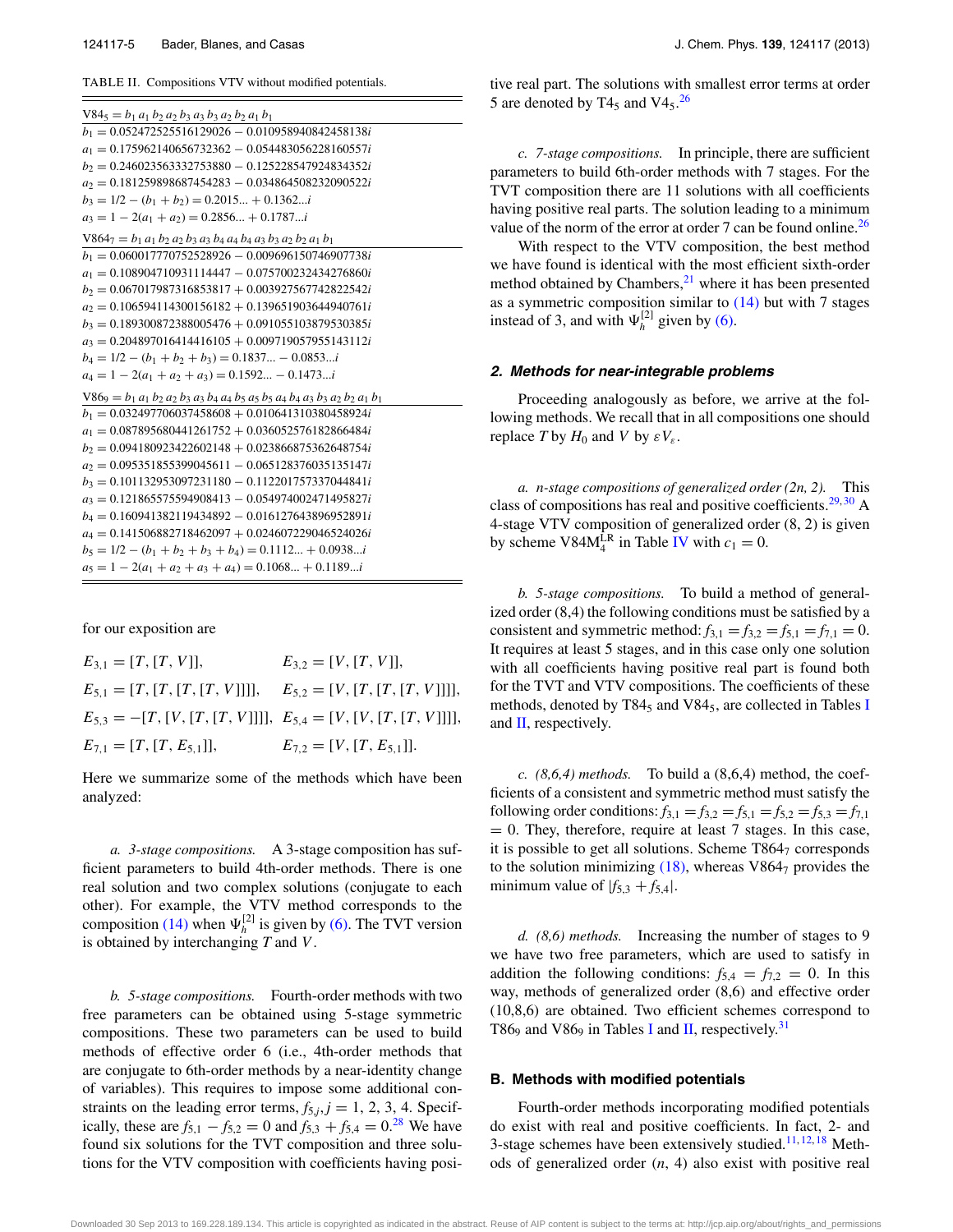<span id="page-6-1"></span>TABLE III. Compositions TVT with modified potentials.

| $T84M_5 = a_1 (b_1 c_1) a_2 (b_2 c_2) a_3 (b_3 c_3) a_3 (b_2 c_2) a_2 (b_1 c_1) a_1$ |
|--------------------------------------------------------------------------------------|
| $a_1 = 0.058520963359694865$                                                         |
| $b_1 = 0.145381537601615725$ ,<br>$c_1 = 0.000245906549261228$                       |
| $a_2 = 0.207903047442871771$                                                         |
| $b_2 = 0.244351408696638327$ , $c_2 = 0.000259178561419125$                          |
| $a_3 = 1/2 - (a_1 + a_2) = 0.2336$                                                   |
| $b_3 = 1 - 2(b_1 + b_2) = 0.2205$ , $c_3 = 0.000938105701711153$                     |
| $T86M_5 = a_1 (b_1 c_1) a_2 (b_2 c_2) a_3 (b_3 c_3) a_3 (b_2 c_2) a_2 (b_1 c_1) a_1$ |
| $a_1 = 0.063556051997493102 + 0.010606890396680920i$                                 |
| $b_1 = 0.156939525347224563 + 0.027931306200415819i$                                 |
| $c_1 = 0.000133739181746125 + 0.000085540153220213i$                                 |
| $a_2 = 0.208998817231756322 + 0.040240203826523395i$                                 |
| $b_2 = 0.222383136675982213 + 0.026033262090035938i$                                 |
| $c_2 = 0.000484323504408882 + 0.000241671051573332i$                                 |
| $a_3 = 1/2 - (a_1 + a_2) = 0.2274 - 0.0508i$                                         |
| $b_3 = 1 - 2(b_1 + b_2) = 0.2414 - 0.1079i$                                          |
| $c_3 = 0.000179180363327321 - 0.000858304413034511i$                                 |

coefficients.<sup>30</sup> Here, we construct new methods of generalized order (6,4) and (8,4) with this property and generalize the treatment to 6th-order schemes with complex coefficients. In all cases, we take compositions TVT and VTV with up to 5 stages and denote them as

$$
TnM_m = a_1 (b_1 c_1) a_2 \cdots a_2 (b_1 c_1) a_1,
$$
  
\n
$$
VnM_m = (b_1 c_1) a_1 (b_2 c_2) \cdots (b_2 c_2) a_1 (b_1 c_1).
$$

Here, the parenthesis is used to help counting of the number of exponentials, and the letter M indicates that the methods use modified potentials. Notice that the number of free parameters can differ for the TVT and VTV sequences with the same number of exponentials because the exponent of a modified potential contains two parameters. The coefficients of the selected methods are collected in Tables [III](#page-6-1) and [IV](#page-6-0) for the TVT and VTV compositions, respectively.

#### **1. Methods for general problems**

*a. 4-stage compositions.* Under the restriction of having real positive coefficients, we have obtained the fourthorder VTV method OMF-4M, already discovered in Ref. [11](#page-11-20) (Eq. (36) therein).

The VTV composition allows one to build 6th-order methods, whereas the TVT needs an extra stage. There is only one solution (and its complex conjugate) with all coefficients having positive real part. It is denoted by  $V6M<sub>4</sub>$  and can be found in the supplementary material.<sup>26</sup>

#### **2. Methods for near-integrable problems**

We first consider (*n*, 4) methods with real and positive coefficients. For schemes of generalized order (8,6) we collect only complex solutions with positive real part.

*a. (6,4) methods.* They require at least 3 stages to satisfy the following order conditions:  $f_{3,1} = f_{3,2} = f_{5,1} = 0$ . The coefficients  $a_i$  and  $b_i$  correspond to the methods  $(6,2)$  obtained

<span id="page-6-0"></span>TABLE IV. Compositions VTV with modified potentials.

| $V84M_5 = (b_1 c_1) a_1 (b_2 c_2) a_2 (b_3 c_3) a_3 (b_3 c_3) a_2 (b_2 c_2) a_1 (b_1 c_1)$ |
|--------------------------------------------------------------------------------------------|
| $b_1 = 0.042308451243127365$ ,<br>$c_1 = 0.000232966269565498$                             |
| $a_1 = 0.142939324267716184$                                                               |
| $b_2 = 0.219303568753387110,$ $c_2 = 5.56677120231130 \times 10^{-7}$                      |
| $a_2 = 0.242474508234531493$                                                               |
| $b_3 = 1/2 - (b_1 + b_2) = 0.2292$ , $c_3 = 0.000794490777479431$                          |
| $a_3 = 1 - 2(a_1 + a_2) = 0.2384$                                                          |
| $V84M_4^{LR} = (b_1 c_1) a_1 (b_2 c_2) a_2 (b_3 c_3) a_2 (b_2 c_2) a_1 (b_1 c_1)$          |
| $b_1 = 1/20$ , $c_1 = \frac{3861 - 791\sqrt{21}}{129600}$ , $a_1 = 1/2 - \sqrt{3/28}$      |
| $b_2 = 49/180,$ $c_2 = 0$                                                                  |
| $a_2 = 1/2 - a_1 = \sqrt{3/28}$                                                            |
| $b_3 = 1 - 2(b_1 + b_2) = 16/45$ , $c_3 = 0$                                               |
| $V86M_5 = (b_1 c_1) a_1 (b_2 c_2) a_2 (b_3 c_3) a_3 (b_3 c_3) a_2 (b_2 c_2) a_1 (b_1 c_1)$ |
| $b_1 = 0.046213625838152095 - 0.007824529355983108i$                                       |
| $c_1 = 0.000035830461339520 + 0.000074370857685421i$                                       |
| $a_1 = 0.152650950104799817 - 0.030279967163699065i$                                       |
| $b_2 = 0.224258052678856384 - 0.050879282402761772i$                                       |
| $c_2 = 0.000338053435041382 - 0.000490508913279372i$                                       |
| $a_2 = 0.226364275186039762 - 0.016537249619936515i$                                       |
| $b_3 = 1/2 - (b_1 + b_2) = 0.2295 + 0.0587$                                                |
| $c_3 = 0.000408311644874003 + 0.000484371967433683i$                                       |
| $a_3 = 1 - 2(a_1 + a_2) = 0.2420 + 0.0936$                                                 |

in Ref. [29](#page-11-17) (without modified potentials). We have also considered methods with 4 stages in order to have additional free parameters. As previously mentioned, there is the same number of order conditions as parameters to get a method of order 6 for the VTV sequence, but there are no solutions with coefficients being real and positive. To get a sixth-order method the following conditions must also to be satisfied:  $f_{5,2} = f_{5,3}$  $= f_{5,4} = 0$ . The coefficients  $c_i$  only appear in  $f_{5,3}$  and  $f_{5,4}$  and can only be used to cancel these terms. The VTV sequence has three free parameters which can be used to annihilate *f*5,3 and  $f_{5,4}$  and to minimize the absolute value of  $f_{5,2}$  under the constraint that all coefficients must be real and positive. The TVT sequence has only two free parameters which can be used to annihilate  $f_{5,3}$  and to minimize the absolute value of the dominant term,  $f_{5,2}$ , under the same constraint on the coefficients. The best methods we have obtained are denoted by T64 $M_4$  and V64 $M_4$  and are published online.<sup>[26](#page-11-15)</sup>

*b. (8,4) methods.* They require at least 4 stages. The coefficients  $a_i$  and  $b_i$  correspond to the methods  $(8,2)$  without using modified potentials and obtained in Ref. [29.](#page-11-17) There is one coefficients  $c_i$  in the TVT composition which can be used to cancel  $f_{5,3}$ , and two coefficients  $c_i$  in the VTV composition which can be used to annihilate  $f_{5,3}$  and  $f_{5,4}$ . The solution with  $c_2 = c_3 = 0$  was already obtained in Ref. [30.](#page-11-18) We have collected the corresponding coefficients for this method, V84 $M_4^L$ , in Table [IV.](#page-6-0) We have also considered methods with 5 stages in order to have an additional free parameters. There is the same number of order conditions as parameters to get a method of order (8,6) (which would be of order 6 for a general problem) but, obviously, there are no solutions with coefficients real and positive. As in the previous case, the term *f*5,2 cannot be zeroed using real positive coefficients. Then in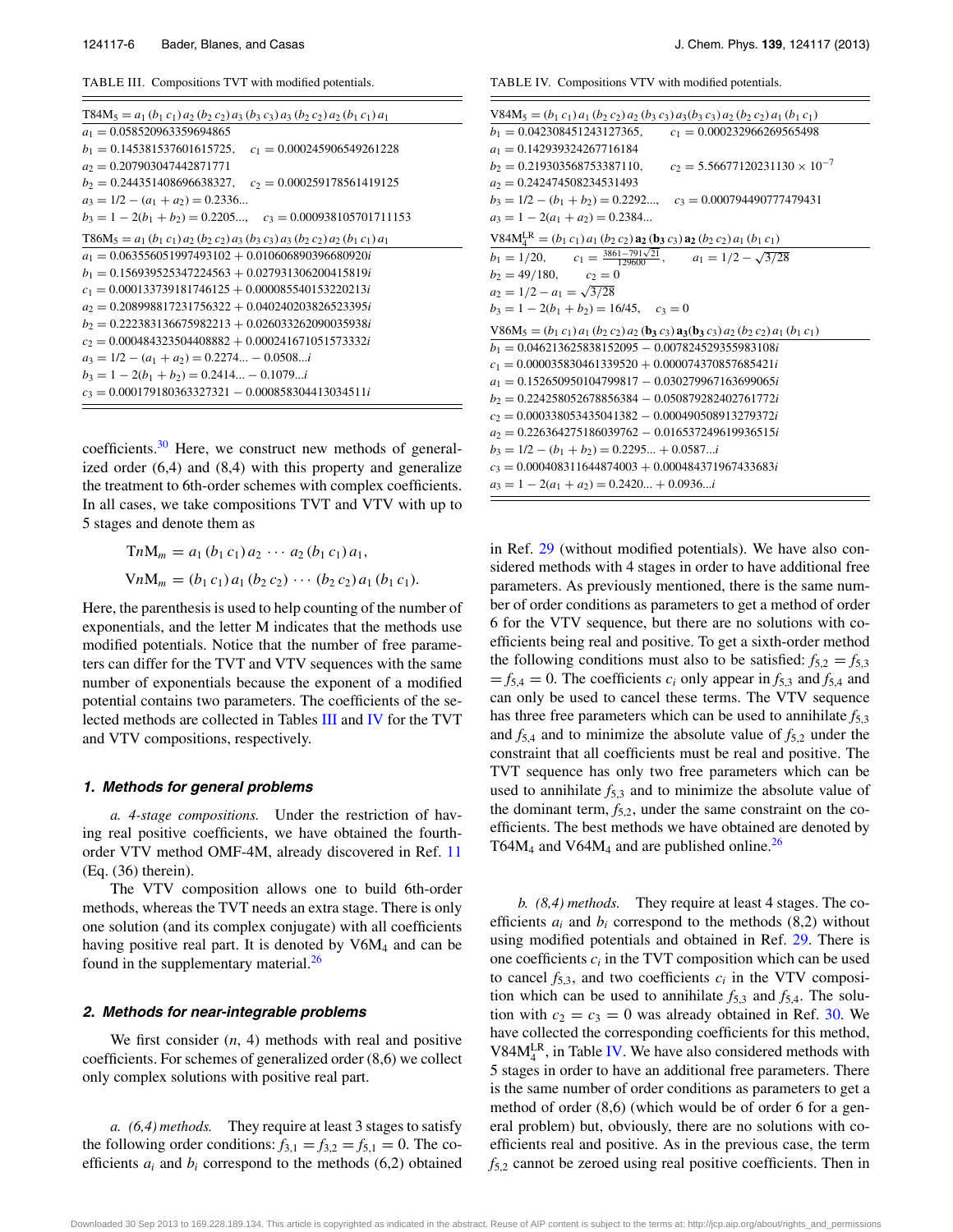both TVT and VTV compositions we have chosen the method which, while having real and positive coefficients, minimize its absolute value. The best methods we have obtained are denoted by T84 $M_5$  and V84 $M_5$ .

*c. (8,6) methods.* They require at least 5 stages and do not admit real and positive solutions for the coefficients and we are forced to consider complex solutions. We have found only one solution with positive real part in the coefficients for both TVT and VTV compositions. The coefficients for the methods denoted by  $T86M_5$  and  $V86M_5$  are given in Tables [III](#page-6-1) and [IV,](#page-6-0) respectively.

#### <span id="page-7-0"></span>**V. NUMERICAL EXAMPLES**

## **A. Efficiency of the methods**

As test bench for the numerical methods, we consider in the following two qualitatively different cases, the Pöschl-Teller potential and a perturbed harmonic oscillator, the latter being a classic example of a near-integrable system and of practical interest.<sup>[3](#page-10-1)</sup> These two problems can be numerically integrated using modified potentials. However, we compare the relative performance of the methods (with and without modified potentials) separately in order to study the performance of the methods when it is not feasible to compute the gradient of the potential.

The numerical integration proceeds as follows: starting from random initial data, we iterate with fixed time-step until the sufficiently large final time  $T = 100$  and compare the result with the exact solution,  $\psi(T)$ , which has been obtained by integrating with a much smaller time step. The spatial interval is fixed for all experiments to [−10, 10] and is discretized with  $N = 128$  equidistant mesh points. Similar results are obtained for larger  $N = 256, 512, 1024$ . At each step, we project the obtained vector to its real part and normalize it to one in  $\ell_2(\mathbb{R})$ , i.e., given the method  $\Psi_h^{[p]}$  and initial conditions,  $u_n \in \mathbb{R}^N$ , we compute  $u_{n+1}$  as

$$
\tilde{u}_{n+1} = \Psi_h^{[p]} u_n,
$$

then, since  $\tilde{u}_{n+1}$  is a complex vector (but  $\mathcal{O}(h^p)$  away from a real vector) we project on the real space by removing the imaginary part

$$
\bar{u}_{n+1} = \text{Re}(\tilde{u}_{n+1})
$$

and then normalize the solution  $u_{n+1} = \bar{u}_{n+1}/\|\bar{u}_{n+1}\|$ , where the norm is given by

$$
||w||^2 \equiv \Delta x \sum_{j=0}^{N-1} w_j^2
$$
,  $w = (w_0, \dots, w_{N-1}) \in \mathbb{R}^N$ .

We take as the computational cost the number of Fourier transforms necessary until the final time. In addition, the methods using complex coefficients are penalized by a factor 2 in the computational cost, which comes from the use of complex Fourier transforms instead of real FFT. We repeat the numerical integrations for different values of the time step, i.e.,  $h = T/M$  for different values of M. We take as the approximate solution,  $\phi(T) = u_n$  in each case and measure the error as

 $error = ||\psi(T) - \phi(T)||.$ 

This procedure will allow us to determine the efficiency of the new splitting methods, which will depend on the desired accuracy, and thereby choose the methods which are most appropriate for implementation with a more efficient algorithm that is based on variable time step and order. We distinguish two types of problems: on the one hand, methods that include modified potentials, the reference methods being Chin-4M [\(13\),](#page-3-3) OMF-4M<sup>[11](#page-11-20)</sup> and V84M<sup>LR[30](#page-11-18)</sup> given in Table [IV](#page-6-0) as well as a differently optimized scheme with three modified potentials  $SCB-4M<sup>32</sup>$  and on the other hand, methods without modifying potentials with the reference meth-ods V82,<sup>[29](#page-11-17)</sup> the fourth order complex triple-jump scheme  $(14)$ , referenced as Yoshida 4 and a 6th-order complex coefficient method by Chambers. $21$  As a reference, we also include the results obtained by a 6-stage sixth-order extrapolation method which takes the Strang splitting  $(6)$  as the basic method with the same decompositions like the other methods  $(T + V$  and  $H_0 + \varepsilon V_{\varepsilon}$  for the perturbed problem, respectively), and it is used with time steps *h*, *h*/2, and *h*/3. We remark that all relevant methods in the cited papers have been tested and the most efficient ones for this problem are included in the plots.

#### **1. Pöschl-Teller potential**

We have chosen the well-known one-dimensional Pöschl-Teller potential for the availability of analytic solutions of the eigenstates

<span id="page-7-1"></span>
$$
H = -\frac{1}{2}\frac{\partial^2}{\partial x^2} - \frac{\lambda(\lambda+1)}{2}(\mathrm{sech}(x)^2 - 1),\qquad(19)
$$

with  $\lambda(\lambda + 1) = 10$ . The results of our computation are shown in Figure  $1(a)$ . The higher order of the complex coefficient methods outweighs their extra cost starting from moderate accuracy. The optimizations of the error terms can be clearly appreciated in the comparison with the 4th order triple-jump [\(14\).](#page-3-2) When we consider methods with modified potentials, we observe that the new methods show only slight improvements with respect to the method OMF-4M since both parts of the splitting *T* and *V* are of comparable size. As the desired precision is increased, the new sixth order methods dominate in efficiency.

### **2. Perturbed harmonic oscillator**

To illustrate the benefits of methods designed for near integrable systems, we use the Hamiltonian

$$
H = -\frac{1}{2}\frac{\partial^2}{\partial x^2} + \frac{1}{2}\omega^2 x^2 + \varepsilon V_{\varepsilon}(x)
$$

and split it in a large part  $H_{HO} = -\frac{1}{2} \frac{\partial^2}{\partial x^2} + \frac{1}{2} \omega^2 x^2$  and a small part  $\epsilon V_{\epsilon}(x)$ . The trap frequency is set to  $\omega = 1$  and the perturbation  $\epsilon V_{\epsilon}$  is given by the Pöschl-Teller potential in [\(19\),](#page-7-1) with  $\lambda(\lambda + 1) = 2/5$ . The harmonic part  $H_{HO}$  can be solved exactly via an exact splitting using Fourier transforms, cf. Ref. [19,](#page-11-7)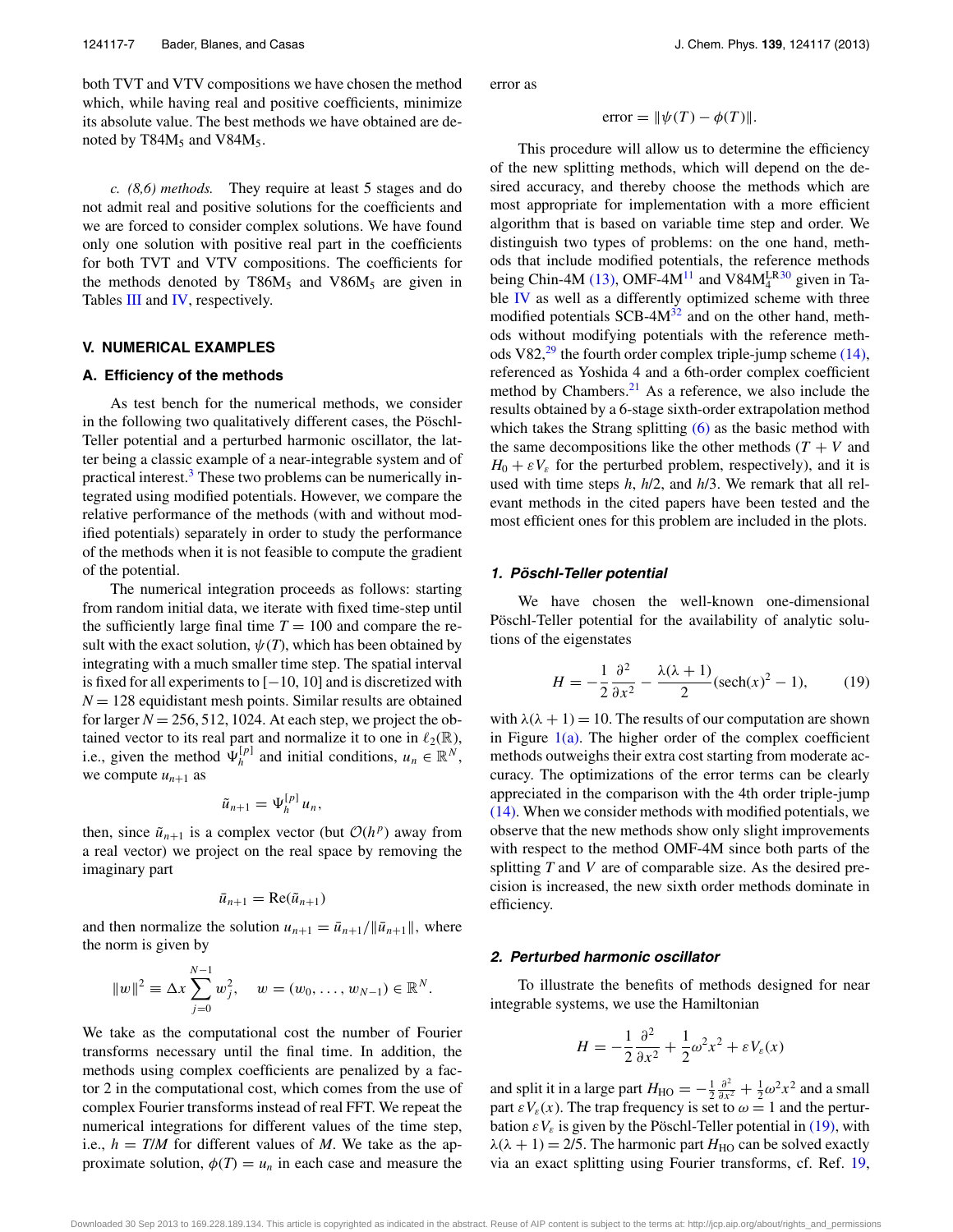<span id="page-8-0"></span>

FIG. 1. In the first row, efficiency curves (error vs. number of FFTs) for methods without force evaluations are presented, with the new methods (triangles) performing best for high accuracies. The middle rows depict methods based on modified potentials. In the right column, T86M<sub>5</sub> intersects with V84M<sub>5</sub> at precision  $10^{-13}$ , whereas it already improves on T84M<sub>5</sub> at  $10^{-9}$  for the left column. SCB-4M has the parameters (cf. Ref. [32](#page-11-21) for notation)  $t_0 = 0.1215$  and  $a_1$  $= 0.33$  and overlaps with Chin-4M in the right plot and has thus been omitted. In the bottom row, the random initial conditions (green line), the ground states (black line), and the potentials (dashed blue line), scaled by 1/5 to fit the axis, are shown. (a) Unperturbed Pöschl-Teller potential and (b) HO perturbed by a Pöschl-Teller potential.

where it is shown that

$$
e^{-i\delta H_{\rm HO}} \equiv e^{-i\frac{\omega}{2}\tan(\frac{\delta\omega}{2})x^2} e^{-i\frac{1}{2\omega}\sin(\delta\omega)} p^2 e^{-i\frac{\omega}{2}\tan(\frac{\delta\omega}{2})x^2},
$$

for  $|\delta \omega| < \pi$  and  $p^2 \equiv -\frac{\partial^2}{\partial x^2}$ .

From the computational point of view, it is suggested $^{20}$  to consider the VTV split instead of the TVT split because it can be concatenated with the perturbation which only depends on the coordinates and no additional FFTs are necessary, i.e.,

$$
\ldots e^{-ib_{j+1}\tau\epsilon V}e^{-ia_j\tau H_{\text{HO}}}e^{-ib_j\tau\epsilon V}\ldots
$$

In Ref. [19,](#page-11-7) this decomposition is generalized to the twodimensional problem  $H = \frac{1}{2}(p_x^2 + p_y^2) + \frac{1}{2}(w_1^2x^2 + w_2^2y^2)$  $-\Omega(xp_y - yp_x)$  and in Ref. [20](#page-11-8) to the non homogeneous and possibly time-dependent one-dimensional problem  $H = \frac{1}{2}p^2 + \frac{1}{2}w(t)x^2 + f(t)p + g(t)x.$ After the substitution  $\delta = -ih$ , we have

$$
e^{-hH_{\text{HO}}} \equiv e^{-\frac{\omega}{2}\tanh(\frac{h\omega}{2})x^2}e^{-\frac{1}{2\omega}\sinh(h\omega)p^2}e^{-\frac{\omega}{2}\tanh(\frac{h\omega}{2})x^2},
$$

for  $|\text{Im}(h)\omega| < \pi$  and  $\text{Re}(h) > 0$  (for numerical stability) and the perturbation part is easily propagated after discretization by the exponential of a diagonal matrix. In this setting, the higher order in the small parameter is amplified and the efficiency plots in Figure  $1(b)$  indicate that the new methods outperform the existing ones when high precision is sought and overall when modified potentials are allowed. We observe in both examples that, when modified potentials can be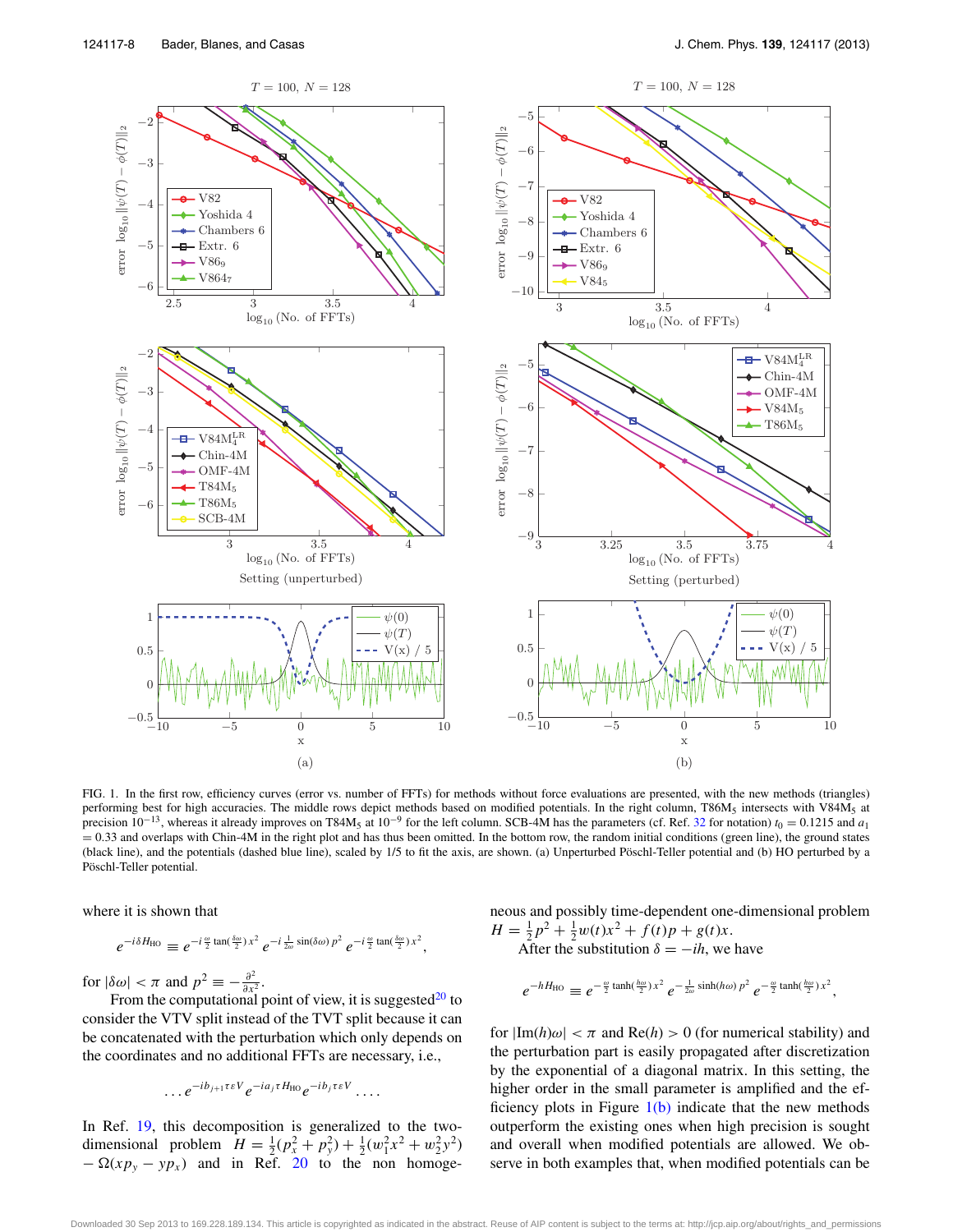computed without exceedingly large computational cost, they should be used.

Further numerical experiments show that the efficiency curves are independent of the mesh size, i.e., the norm of *T*, and the cost only increases as *N*log (*N*) as expected. The reason for this can be understood by following the evolution of the state vector along the iterations of the algorithm. Whereas in the beginning one has a non-smooth configuration  $u_0$ , after a few steps the vector  $u_i$  is close to an eigenstate and thus smoothened.

It is important to remark that the methods proposed in this work can be implemented in an algorithm which uses variable step, variable order, variable mesh size, and variable simpledouble precision. The best implementation can depend on the class of problems to be solved. For illustration, we present an implementation with variable time steps.

### <span id="page-9-0"></span>**B. Variable step method**

The previous examples show that for low accuracies and large time steps, the (8,2) method (with real coefficients) performs best. However, if we allow for variable time steps, as proposed in Refs. [5](#page-10-3) and [7,](#page-10-5) the computational cost is drastically reduced. We propose an improved time-stepping algorithm that is based on two different estimators for the eigenvalue.

Recall that fixing the time-step and iterating to convergence will yield an eigenvector with the error being of the order of the method  $O(h^p)$  since we are computing exactly the spectrum of a perturbed Hamiltonian. Assume now that we are close to convergence, i.e., one has obtained an eigenvector  $u_n = v_0 + \mathcal{O}(h^p)$  and we consider the decomposition in the basis of exact eigenvectors  $v_i$  of  $H$ ,

$$
u_n = \sum_{i=0}^{N-1} d_i v_i, \quad \text{where} \quad \sum_{i=0}^{N-1} |d_i|^2 = 1.
$$

It is clear that  $d_i = \mathcal{O}(h^p)$ ,  $i > 1$  and due to the normalization  $d_0 = 1 + \mathcal{O}(h^{2p})$ . Then, an energy estimation is given by

$$
E_{h,1} \equiv u_n^T H u_n = E_0 + \mathcal{O}(h^{2p}).
$$

Alternatively, the energy can be estimated by the loss of norm in each time step,

$$
\bar{u}_{n+1} = e^{-hH}u_n + \mathcal{O}(h^{p+1}) = e^{-hE_0}v_0 + \mathcal{O}(h^{p+1})
$$

and then

$$
E_{h,2} \equiv \frac{\log(\|\bar{u}_{n+1}\|)}{h} = E_0 + ch^p + \mathcal{O}(h^{p+1}).
$$

Combining both expressions yields an error estimate for the energy,

$$
\Delta E_h \equiv E_{h,2} - E_{h,1} = ch^p + \mathcal{O}(h^{p+1}).
$$

The convergence in energy is measured by comparison with the previous time step,

$$
\delta E_h^n \equiv E_{h,1}^n - E_{h,1}^{n-1} = dh^{2p} + \mathcal{O}(h^{2p+1}).
$$

The time stepper then works as follows: starting from a large step size, the time step is decreased by a factor 1/2 whenever the actual reduction in energy of the iteration *δE* falls below the maximally reachable precision  $\Delta E$ , i.e.,  $|\delta E| < (\Delta E)^2$ and the iteration is terminated once the error estimate  $\Delta E$  has reached a given tolerance.

For the numerical experiments, we use the same configurations as for constant time step but terminate the algorithm when convergence in energy is reached at  $\Delta E < 10^{-10}$ . The iterations are initialized with random normalized data and a time step of  $\tau = 10$ . The results are displayed in Figure  $2(a)$ for the Pöschl-Teller potential and in Figure  $2(b)$  for the perturbed harmonic oscillator with the same parameters as in the fixed-step size experiments. The error is measured as the  $\ell_2$ norm of the difference between the current value of the algorithm  $\psi(t)$  and the exact ground state  $\phi(T)$  as in the previous experiments, error =  $\|\psi(t) - \phi(T)\|$ .

As expected, it is apparent that lower order methods show better smoothing behavior for the first steps, when the wave function is still rough (recall that the algorithm is initialized by a worst-case wave function). For higher precisions, the new methods clearly outperform the existing ones, with the sole exception of the unperturbed setting with modified potentials, where the globally optimized OMF-4M method can hardly be improved unless extremely high precision is sought and the 6th order methods of Tables [IV](#page-6-0) and [III](#page-6-1) become favorable (not shown). Finally, if one is interested in very high accuracies, high order extrapolation methods<sup>[1,](#page-10-0) [33](#page-11-22)</sup> can be used for the last part of the time integration.

The results indicate that for low precision, i.e., for the first iterations, a lower order method should be used and then, after a certain precision is reached, e.g., when the higher order methods exhibit their superiority the algorithm should change to the optimal method, either  $V864<sub>7</sub>$  or  $V86M<sub>5</sub>$  until convergence. Further preliminary experiments on this adaptive order strategy have shown that there is plenty of room for optimization, e.g., by changing the initial step-size, adjusting the stepsize by a different factor or by modifying the control criterion. Each of which has certain advantages and disadvantages, depending on the initial conditions and the range of precision.

For excited states, one expects an even better performance of the new methods since several states have to be computed to high precision in order to avoid error accumulation and the gains of the new methods are thus amplified. We have confirmed this conjecture by numerical experiments. The results thereof are omitted in the article since they do not contribute insight beyond the presented experiments: they are qualitatively identical.

## **VI. CONCLUSIONS AND OUTLOOK**

We have studied the Schrödinger eigenvalue problem by the imaginary time propagation method and proposed splitting schemes with positive real coefficients using modified potentials as well as with complex coefficients that can overcome the order barrier for parabolic problems since the coefficients have only positive real parts. The obtained sixth order methods are clearly superior to any classical ones for high precisions. On the other hand, when the gradient of the potential can be cheaply evaluated, the high order methods with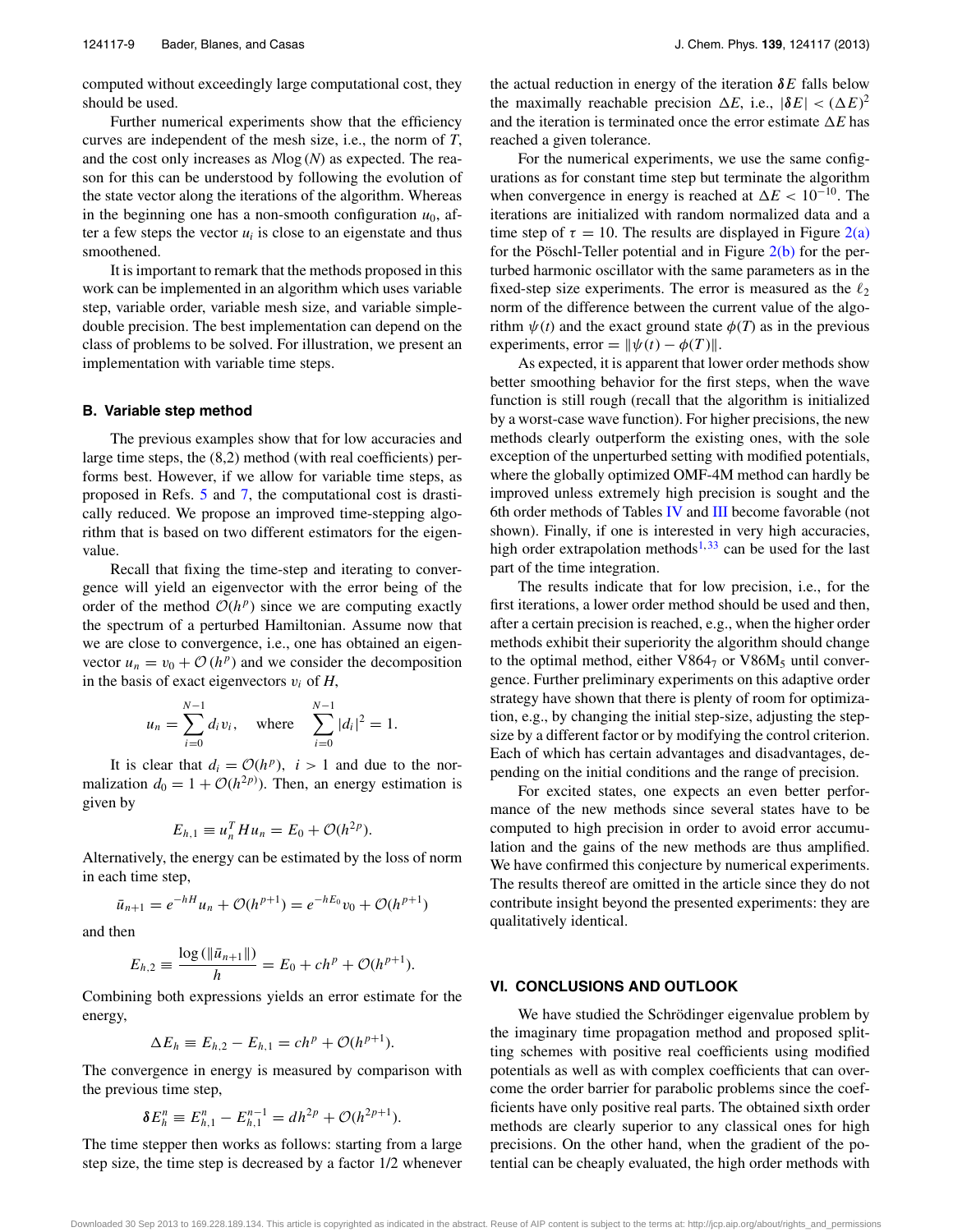<span id="page-10-9"></span>

FIG. 2. Evolution of precision in the  $\ell_2$  norm of the position vector with the variable time step algorithm described in Sec. [V B.](#page-9-0) As in Fig. [1,](#page-8-0) the top row gives the results for standard methods whereas the bottom row shows methods with modifying potentials. (a) Unperturbed case (b) Perturbed case.

complex coefficients are efficient only at very high accuracies due to the double cost caused by complex arithmetic.

We have proposed different high order methods to reach highly accurate results. An efficient implementation should take into account, for example, a preliminary time integration on a coarse mesh using simple precision arithmetic in order to get, as fast as possible, a smooth and relatively accurate solution from a random initial guess, and next consider a refined mesh using arithmetic in double precision. For simple precision arithmetic and low accuracies, it suffices to consider only low order methods, and when higher accuracies are desired we turn to double precision, variable time step, and variable order methods. The best algorithm could depend on the class of problems to solve.

It is also important to remark that the form of the exponent allows that the techniques presented in this work can also be transferred to other areas whenever splitting is appropriate and the integration has to be performed forward in time, e.g., statistical mechanics of quantum systems, where one has to compute the Boltzman operator  $exp(-\beta H)$ , with  $\beta = (kT)^{-1}$ or quantum Monte-Carlo simulations.<sup>[22](#page-11-10)</sup>

Finally, we would like to mention that real time integration with complex coefficients is under investigation. To compute e<sup>−*ia<sub>i</sub>tT*</sup> requires complex FFTs, and this is irrespective of the coefficients  $a_i$  being real or complex. However, the constraints Im( $a_i$ )  $\leq 0$  and the consistency condition,  $\sum_i a_i = 1$ , necessarily require  $a_i \in \mathbb{R}$ , while  $b_i$  can be complex. A large number of new methods have been explored, but the superiority is not yet clear since there exist highly efficient methods with real coefficients for perturbed problems<sup>[28,](#page-11-16) [34](#page-11-23)</sup> and using modified potentials.<sup>[35](#page-11-24)</sup>

## **ACKNOWLEDGMENTS**

We wish to acknowledge Ander Murua and Joseba Makazaga for providing the methods  $T86<sub>9</sub>$  and  $V86<sub>9</sub>$ . This work has been partially supported by Ministerio de Ciencia e Innovación (Spain) under Project MTM2010-18246- C03 and by a grant from the Qatar National Research Fund (NPRP) #NPRP 5-674-1-114. P.B. also acknowledges the support through the FPU fellowship AP2009-1892.

- <span id="page-10-1"></span>2S. Janecek and E. Krotscheck, [Comput. Phys. Commun.](http://dx.doi.org/10.1016/j.cpc.2008.01.035) **178**, 835 (2008).
- <span id="page-10-2"></span>3A. K. Roy, N. Gupta, and B. M. Deb, [Phys. Rev. A](http://dx.doi.org/10.1103/PhysRevA.65.012109) **65**, 012109 (2001).
- <span id="page-10-3"></span>4J. Auer, E. Krotscheck, and S. A. Chin, [J. Chem. Phys.](http://dx.doi.org/10.1063/1.1404142) **115**, 6841 (2001). 5L. Lehtovaara, J. Toivanen, and J. Eloranta, [J. Comput. Phys.](http://dx.doi.org/10.1016/j.jcp.2006.06.006) **221**, 148 (2007).
- <span id="page-10-5"></span><span id="page-10-4"></span>6L. N. Trefethen and D. Bau III, *Numerical Linear Algebra* (SIAM, 1997).
- <span id="page-10-6"></span>7M. Aichinger and E. Krotscheck, [Comput. Mater. Sci.](http://dx.doi.org/10.1016/j.commatsci.2004.11.002) **34**, 188 (2005).
- <span id="page-10-7"></span>8Q. Sheng, [IMA J. Numer. Anal.](http://dx.doi.org/10.1093/imanum/9.2.199) **9**, 199 (1989).
- <span id="page-10-8"></span>9M. Suzuki, [J. Math. Phys.](http://dx.doi.org/10.1063/1.529425) **32**, 400 (1991).
- 10S. A. Chin, [Phys. Lett. A](http://dx.doi.org/10.1016/S0375-9601(97)00003-0) **226**, 344 (1997).

<span id="page-10-0"></span><sup>&</sup>lt;sup>1</sup>S. A. Chin, S. Janecek, and E. Krotscheck, [Chem. Phys. Lett.](http://dx.doi.org/10.1016/j.cplett.2009.01.068) 470, 342 (2009).